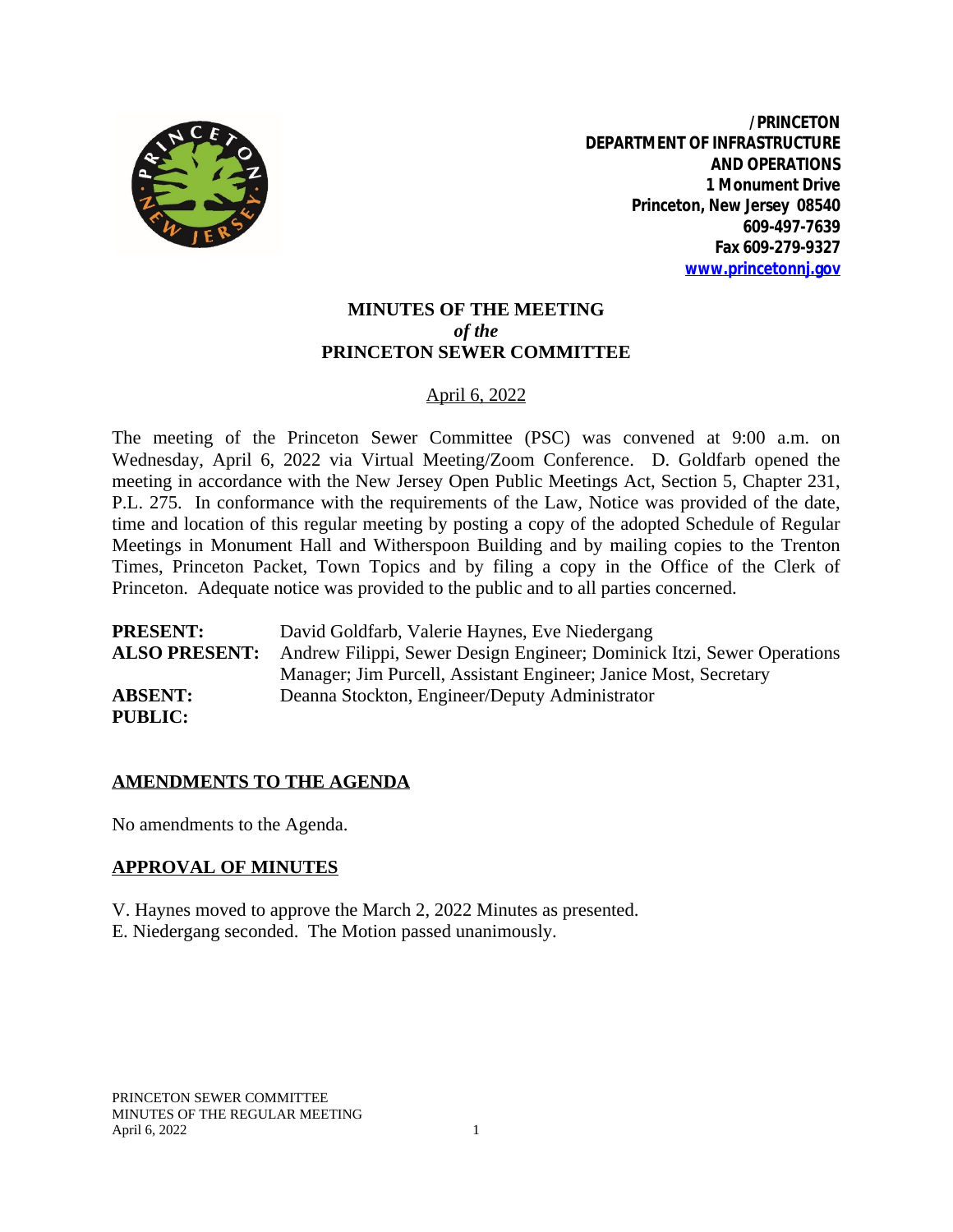### **Township of South Brunswick Response to Stony Brook Regional Sewage Authority (SBRSA) February 14, 2022 Letter; Re: Wastewater Treatment Plan Capacity**

Discussion: the South Brunswick type of Ordinance could work for Princeton except for the Affordable Housing model; affordable housing is an expected cost and impacts the Municipality; talk with Princeton Administrator B. Hvozdovic about how South Brunswick enacted their Ordinance; A. Filippi spoke with B. Hvozdovic who suggested he reach out to the South Brunswick Attorney, who stated he is not in charge of implementation and provided another contact, S. Cevera, who composed the Ordinance and stated that Developers have paid via the Ordinance requirements.

Discussion continued: how is South Brunswick implementing their program; are there other Municipalities who have implemented a program; South Brunswick stated that no other Municipality has responded - Princeton should respond even though the initial letter did not request a response; no need to involve Princeton Affordable Attorney at this time; when River Road capacity reaches 90% that triggers a mandatory requirement to notify the DEP as we cannot consistently violate capacity; SBRSA has an agreement with the Member towns that additional flow must be accommodated and the Agreement can only be revised with the consensus of all Members; respond to SBRSA after the Mayor and Council Sewer Presentation; keep this topic on future Agendas for response to SBRSA.

### **Pump Station Design and Reconstruction Update**

A. Filippi stated that two consultants will be interviewed within the next couple of weeks for work to begin during the 2023 construction season.

D. Itzi stated that grant money from FEMA will be used to purchase two new generators for Winfield and Pretty Brook pump stations; road repair is completed at Pretty Brook by the culvert, with no sewer work needed.

## **Presentation to Mayor and Council Regarding Long Range Financial Plan**

Discussion: there are large projects scheduled for the May 11, 2022 Mayor and Council meeting - reschedule the presentation to the May 23, 2022 meeting.

Budget: ten year budgeted plan is nine million per year; year 2022 will be five million then back on track for the following years; sewer work is included in the Capital Budget as it is fee-based; a self-liquidating utility can be created and will have an impact on sewer rates although it would be treated differently by the Finance Department; sewer work should not have a cap on expenditures; the Operational Budget has a cap on expenditures; there seems to be a disconnect with the Finance Department that needs to be mended; D. Goldfarb and E. Niedergang wish to be part of all finance discussions.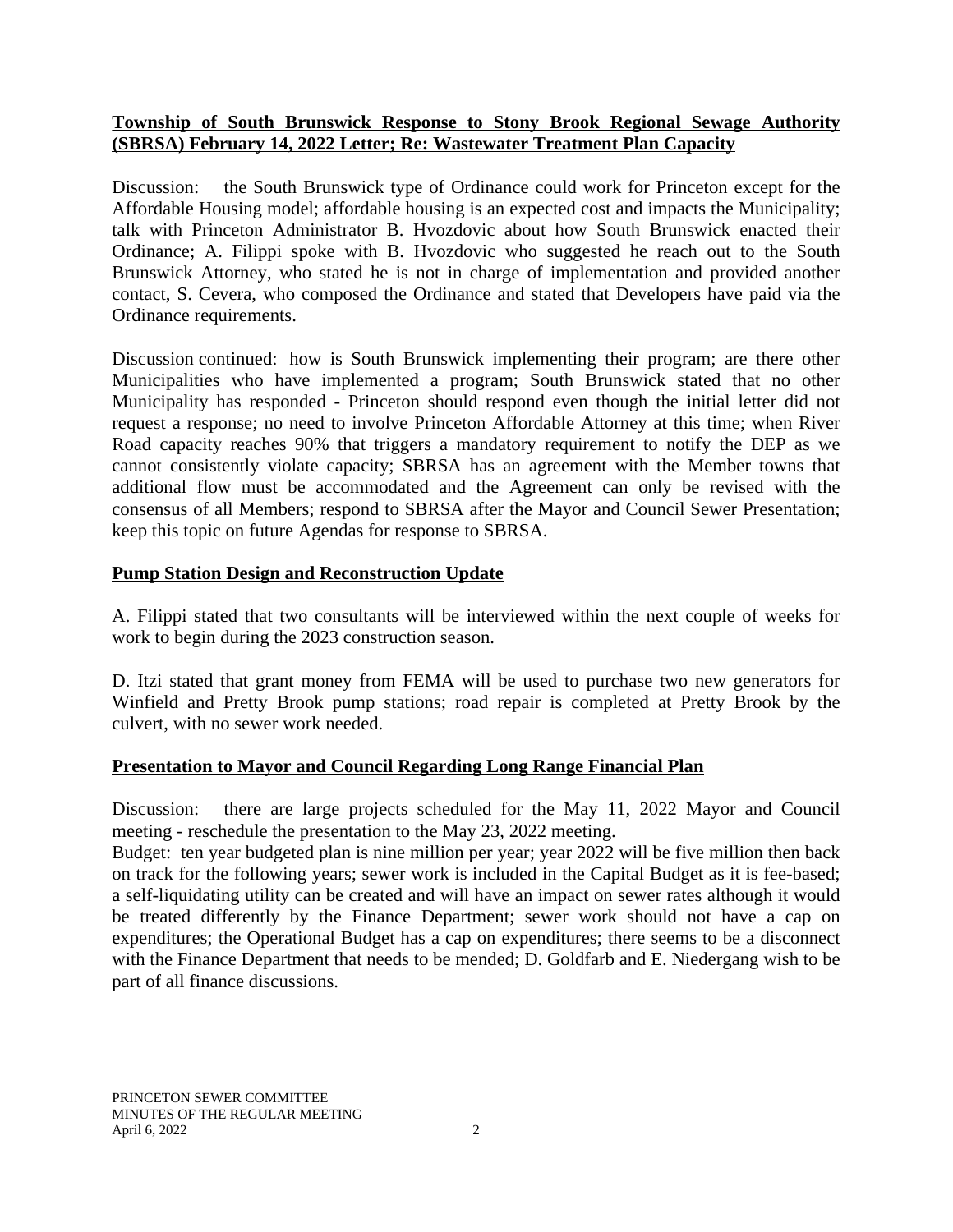Presentation Review/Discussion: D. Goldfarb will introduce and speak to the presentation; A. Filippi and D. Itzi will be available for questions, clarifications, etc.

#### **Princeton Sewer Investment Plan 2022-2032**

| Slide 1:       | <u> River Road Twelve Month Average Daily Flows – January 2003 through</u><br>February 2022                                                                                                                                                                                                                                                    |
|----------------|------------------------------------------------------------------------------------------------------------------------------------------------------------------------------------------------------------------------------------------------------------------------------------------------------------------------------------------------|
|                | D. Goldfarb explained the slide.<br>Discussion:<br>add bullet points to explain/refer to chart; highlight what we are<br>saving by removing gallons; if West Windsor and South Brunswick reduce billing<br>Princeton's will increase; explain rainfall line with scale; redo chart with<br>layovers; reach out to SBRSA for chart.             |
| Slide $2$ :    | Capital Costs/Ten Year Capital Budget Breakdown<br>A. Filippi explained the slide.<br>Discussion:<br>separate slide into two -<br>1. plans for next ten years<br>2. spending                                                                                                                                                                   |
| $S$ lide $3$ : | <b>User Fee Basis</b><br>Based on Capital, Operations, and Management SBRSA (Treatment Costs)<br>Ten-year cost breakdown<br>Discussion:<br>this slide will be removed                                                                                                                                                                          |
| $S$ lide 4:    | Anticipated Change to Sewer Rate Assuming Usage of 135 Gallons Per Day<br>A. Filippi explained the slide with the average annual sewer rate and year-to-year<br>change.                                                                                                                                                                        |
| Slide $5$ :    | Annual Sewer Rate of Municipalities in New Jersey Assuming a Usage of 130<br><b>Gallons Per Day</b><br>The slide portrays year 2021 rates for<br>Atlantic City, Cherry Hill, Cranbury, East Windsor, Ewing, Franklin, Hamilton,<br>Hopewell, Jersey City, Lawrence, Montgomery, Princeton, Riverton, South<br>Brunswick, Trenton, West Windsor |
| Slide 6:       | Questions?                                                                                                                                                                                                                                                                                                                                     |

End of Presentation

Discussion: add to presentation  $-1$ . Illustrations of underfunding; 2. Cost of not maintaining the system; infrastructure to maintain the system is like maintaining the roads; make a notation in the presentation that the system is "overlooked because it is underground."